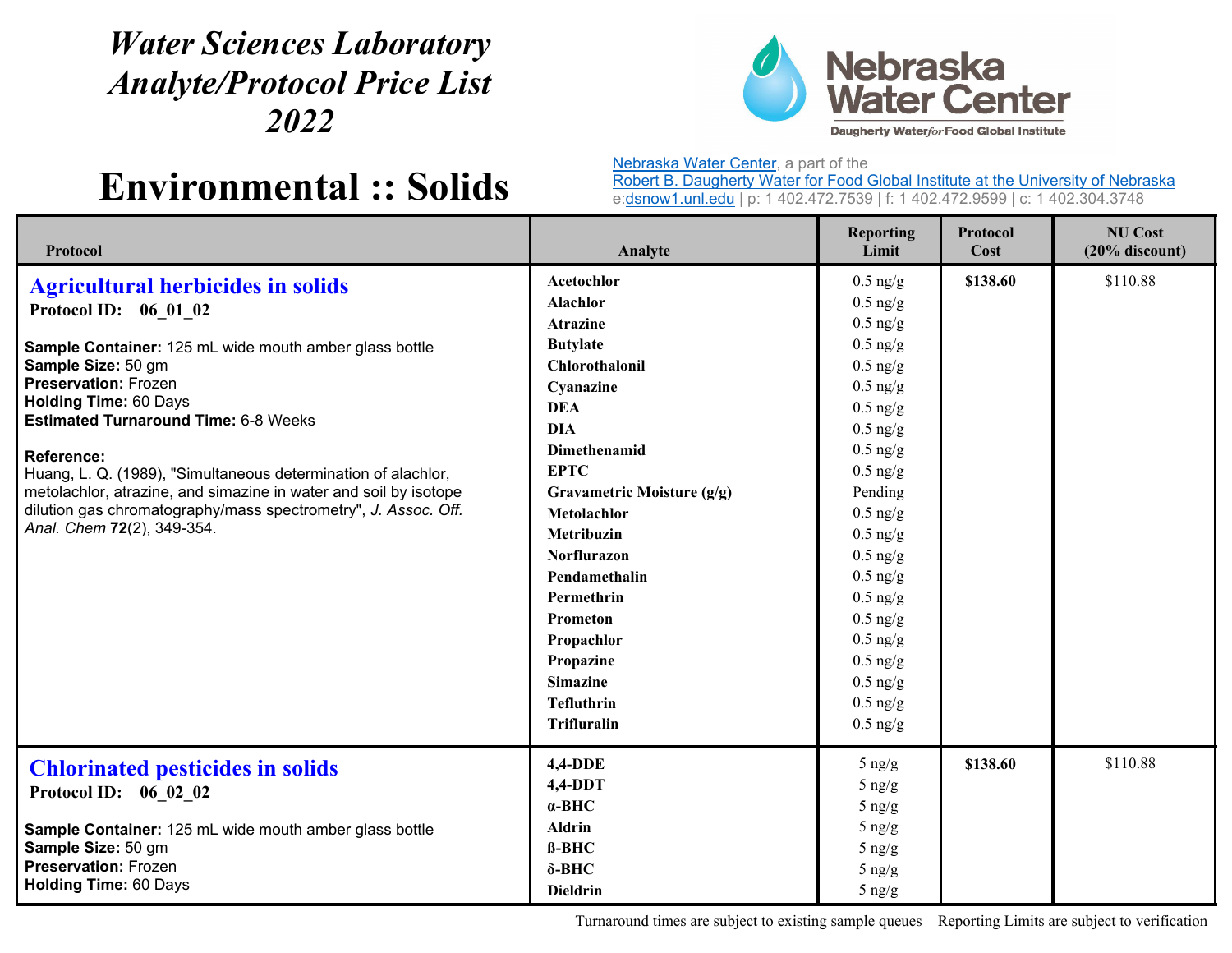| Protocol                                                                                                                                                                                                                                                                                                                                                                                                                                                                                              | Analyte                                                                                                                                                                                                                                                                                                                                                                                | <b>Reporting</b><br>Limit                                                                                                                                                                                                                                                                                | Protocol<br>Cost | <b>NU Cost</b><br>$(20%$ discount) |
|-------------------------------------------------------------------------------------------------------------------------------------------------------------------------------------------------------------------------------------------------------------------------------------------------------------------------------------------------------------------------------------------------------------------------------------------------------------------------------------------------------|----------------------------------------------------------------------------------------------------------------------------------------------------------------------------------------------------------------------------------------------------------------------------------------------------------------------------------------------------------------------------------------|----------------------------------------------------------------------------------------------------------------------------------------------------------------------------------------------------------------------------------------------------------------------------------------------------------|------------------|------------------------------------|
| <b>Estimated Turnaround Time: 6-8 Weeks</b><br><b>References:</b><br>Lopez-Avila, V.; Young, R.; Beckert, W. F. (1994),<br>"Microwave-Assisted Extraction of Organic Compounds from<br>Standard Reference Soils and Sediments", Anal. Chem. 66,<br>1097-1106.<br>(2011), "EPA 8270 Analysis of Semivolatile Organic Compounds by<br>Combined Gas Chromatography/Mass Spectrometry (GC/MS)".                                                                                                           | $\gamma$ -BHC (Lindane)<br>Heptachlor<br><b>Trifluralin</b>                                                                                                                                                                                                                                                                                                                            | $5$ ng/g<br>$5$ ng/g<br>$5$ ng/g                                                                                                                                                                                                                                                                         |                  |                                    |
| Semi-volatile organic compounds in solids<br>Protocol ID: 06 03 02<br>Sample Container: 125 mL wide mouth amber glass bottle<br>Sample Size: 50 gm<br><b>Preservation: Frozen</b><br><b>Holding Time: 60 Days</b><br><b>Estimated Turnaround Time: 6-8 Weeks</b><br><b>Reference:</b><br>Martinez, E.; Gros, M.; Lacorte, S; Barcelo, D. (2004), "Simplified<br>procedures for the analysis of polycyclic aromatic hydrocarbons in<br>water, sediments, and mussels", J. Chromatogr. A 1047, 181-188. | 2-Chloronaphthalene<br>2-Methylnaphthalene<br>Acenaphthene<br>Acenaphthylene<br>Anthracene<br>Benz[a]anthracene<br>Benzo[a]pyrene<br>Benzo[b]fluoranthene<br>Benzo[ghi]perylene<br>Benzo[k]fluoranthene<br>Carbazole<br>Chrysene<br>Dibenz[a,h]anthracene<br><b>Dibenzofuran</b><br>Fluoranthene<br><b>Fluorene</b><br>Indeno[1,2,3-cd]pyrene<br>Naphthalene<br>Phenanthrene<br>Pyrene | $0.05$ ng/g<br>$0.05$ ng/g<br>$0.05$ ng/g<br>$0.05$ ng/g<br>$0.05$ ng/g<br>$0.05$ ng/g<br>$0.05$ ng/g<br>$0.05$ ng/g<br>$0.05$ ng/g<br>$0.05$ ng/g<br>$0.05$ ng/g<br>$0.05$ ng/g<br>$0.05$ ng/g<br>$0.05$ ng/g<br>$0.05$ ng/g<br>$0.05$ ng/g<br>$0.05$ ng/g<br>$0.05$ ng/g<br>$0.05$ ng/g<br>$0.05$ ng/g | \$138.60         | \$110.88                           |
| <b>Insecticides and Fungicides in solids</b><br>Protocol ID: 06 05 02<br>Sample Container: 125 mL wide mouth amber glass bottle<br>Sample Size: 50 gm<br><b>Preservation: Frozen</b><br><b>Holding Time: 60 Days</b><br><b>Estimated Turnaround Time: 6-8 Weeks</b><br><b>References:</b>                                                                                                                                                                                                             | Acetochlor<br><b>Atrazine</b><br><b>Bifenthrin</b><br><b>Boscalid</b><br>Carbofuran<br><b>Chlorpyrifos</b><br>Cyhalothrin lambda<br>Cypermethrin<br>Cyprodinil                                                                                                                                                                                                                         | $0.5$ ng/g<br>$0.5$ ng/g<br>$0.5$ ng/g<br>$0.5 \text{ ng/g}$<br>$0.5 \text{ ng/g}$<br>$0.5 \text{ ng/g}$<br>$0.5 \text{ ng/g}$<br>$0.5 \text{ ng/g}$<br>$0.5$ ng/g                                                                                                                                       | \$138.60         | \$110.88                           |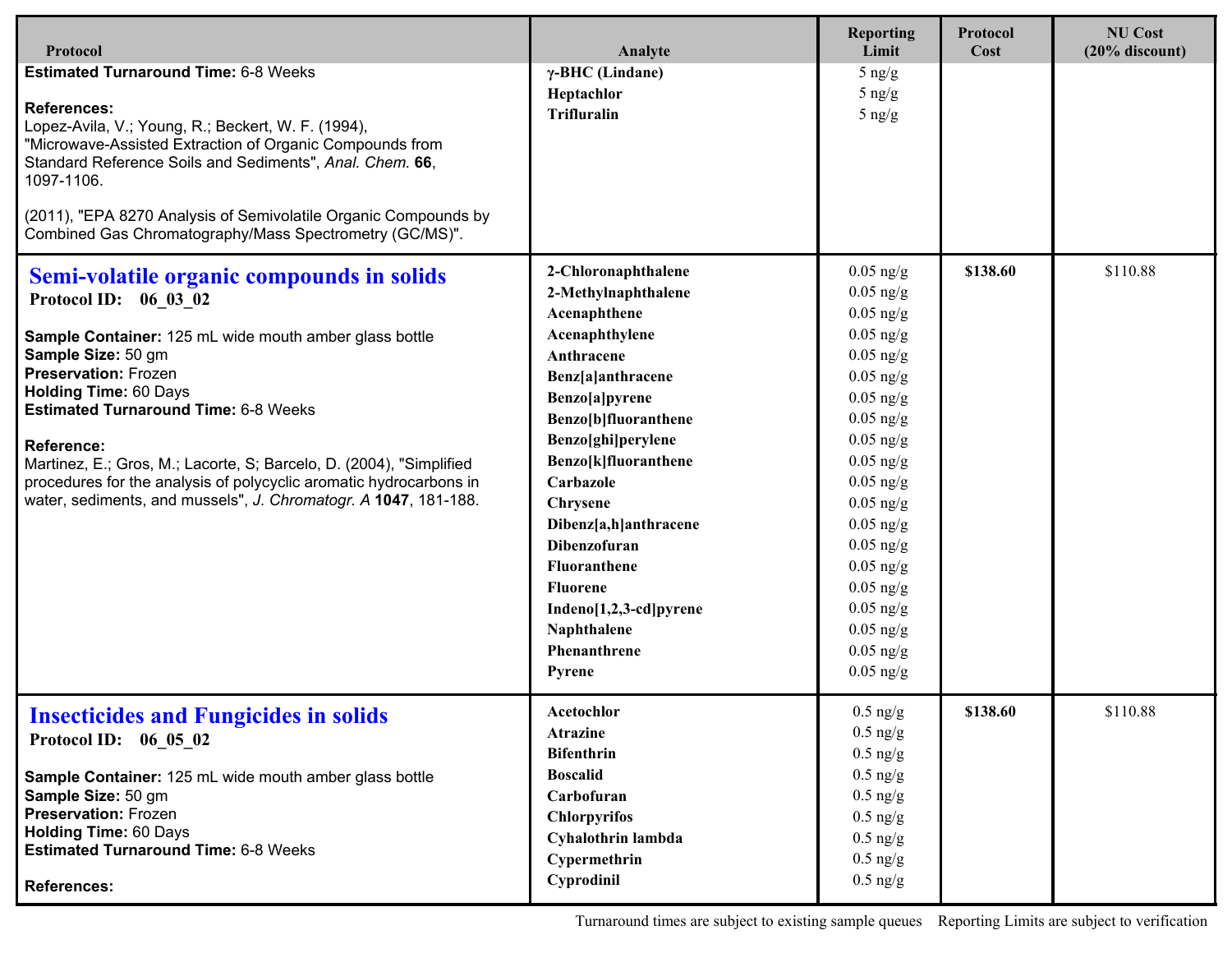| Protocol                                                                                                                                                                                                                                                                                                                                                                                                                                   | Analyte                                                                                                                                                                                                                                                                                                                                                                  | <b>Reporting</b><br>Limit                                                                                                                                                                                                                                                                       | Protocol<br>Cost | <b>NU Cost</b><br>$(20%$ discount) |
|--------------------------------------------------------------------------------------------------------------------------------------------------------------------------------------------------------------------------------------------------------------------------------------------------------------------------------------------------------------------------------------------------------------------------------------------|--------------------------------------------------------------------------------------------------------------------------------------------------------------------------------------------------------------------------------------------------------------------------------------------------------------------------------------------------------------------------|-------------------------------------------------------------------------------------------------------------------------------------------------------------------------------------------------------------------------------------------------------------------------------------------------|------------------|------------------------------------|
| Hladik, M. L.; Kuivila, K. M. (2009), "Assessing the Occurrence and<br>Distribution of Pyrethroids in Water and Suspended Sediments", J.<br>Agric. Food Chem. 57 (19), 9079-9085.<br>(1992), "EPA 614 The Determination of Organophosphorus<br>Pesticides in Municipal and Industrial Wastewater The Determination<br>of Organophosphorus Pesticides in Municipal and Industrial<br>Wastewater".                                           | <b>DEA</b><br>Deltamethrin<br><b>DIA</b><br><b>Diazinon</b><br>Fludioxonil<br><b>Malathion</b><br>Methidathion<br>Methomyl<br>Metolachlor<br>Metribuzin<br>Parathion ethyl<br><b>Parathion methyl</b><br>Pendimethalin<br>Permethrin<br>Propazine<br>Pyrimethanil<br>Quinoxyfen<br>Tebuconazole<br><b>Tefluthrin</b><br><b>Triadimefon</b><br>Gravametric Moisture (g/g) | $0.5$ ng/g<br>$0.5$ ng/g<br>$0.5$ ng/g<br>$0.5$ ng/g<br>$0.5$ ng/g<br>$0.5$ ng/g<br>$0.5$ ng/g<br>$0.5$ ng/g<br>$0.5$ ng/g<br>$0.5$ ng/g<br>$0.5$ ng/g<br>$0.5$ ng/g<br>$0.5$ ng/g<br>$0.5$ ng/g<br>$0.5$ ng/g<br>$0.5$ ng/g<br>$0.5$ ng/g<br>$0.5$ ng/g<br>$0.5$ ng/g<br>$0.5$ ng/g<br>Pending |                  |                                    |
| <b>Pharmaceutical and personal care products</b><br>(PPCPS) in soil<br>Protocol ID: 15 03 02<br>Sample Container: 125 mL wide mouth amber glass bottle<br>Sample Size: 50 gm<br><b>Preservation: Frozen</b><br><b>Holding Time: 60 Days</b><br><b>Estimated Turnaround Time: 6-8 Weeks</b><br><b>Reference:</b><br>(2007), "EPA 1694 Pharmaceuticals and Personal Care Products in<br>Water, Soil, Sediment, and Biosolids by HPLC/MS/MS". | 2,4-D (2,4-Dichlorophenoxyacetic acid)<br>6-Chloropicolinic acid<br>Aminopyralid<br><b>Dicamba</b>                                                                                                                                                                                                                                                                       | Pending<br>$0.5$ ng/g<br>Pending<br>Pending                                                                                                                                                                                                                                                     | \$288.80         | \$231.04                           |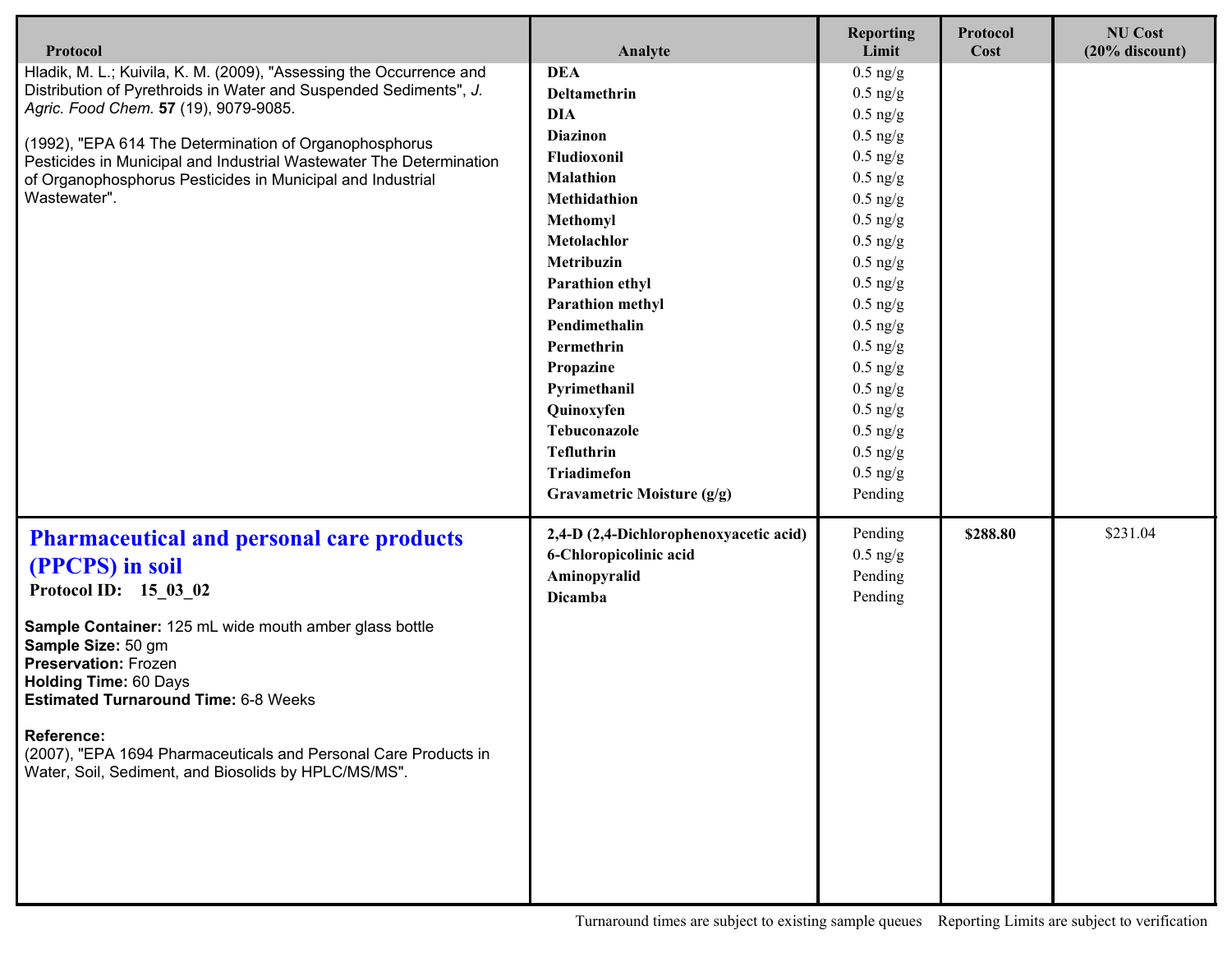| Protocol                                                                                                                             | Analyte               | <b>Reporting</b><br>Limit | Protocol<br>Cost | <b>NU Cost</b><br>$(20%$ discount) |
|--------------------------------------------------------------------------------------------------------------------------------------|-----------------------|---------------------------|------------------|------------------------------------|
| <b>Sulfas, TCs, macrolides in soils</b>                                                                                              | Chlortetracycline     | $0.05$ ng/g               | \$288.80         | \$231.04                           |
| Protocol ID: 15 10 02                                                                                                                | Doxycycline           | Pending                   |                  |                                    |
|                                                                                                                                      | Erythromycin          | $0.05$ ng/g               |                  |                                    |
| Sample Container: 125 mL wide mouth amber glass bottle                                                                               | Erythromycin Anhydro- | $0.05$ ng/g               |                  |                                    |
| Sample Size: 50 gm                                                                                                                   | Lincomycin            | $0.05$ ng/g               |                  |                                    |
| <b>Preservation: Frozen</b>                                                                                                          | <b>Monensin</b>       | $0.05$ ng/g               |                  |                                    |
| <b>Holding Time: 60 Days</b>                                                                                                         | Oxytetracycline       | $0.05$ ng/g               |                  |                                    |
| <b>Estimated Turnaround Time: 6-8 Weeks</b>                                                                                          | Ractopamine           | $0.05$ ng/g               |                  |                                    |
| <b>Reference:</b>                                                                                                                    | Sulfachloropyridazine | $0.05$ ng/g               |                  |                                    |
| Jacobsen, A. M.; Halling-Sorensen, B.; Ingerslev, F.; Honore                                                                         | Sulfadimethoxine      | $0.05$ ng/g               |                  |                                    |
| Hansen, S. (2004), "Simultaneous extraction of tetracycline,                                                                         | Sulfamerazine         | $0.05$ ng/g               |                  |                                    |
| macrolide and sulfonamide antibiotics from agricultural soils using                                                                  | Sulfamethazine        | $0.05$ ng/g               |                  |                                    |
| pressurised liquid extraction, followed by solid-phase extraction and                                                                | Sulfamethizole        | $0.05$ ng/g               |                  |                                    |
| liquid chromatography-tandem mass spectrometry", J. Chromatogr.<br>A 1038(1-2), 157-170.                                             | Sulfamethoxazole      | $0.05$ ng/g               |                  |                                    |
|                                                                                                                                      | Sulfathiazole         | $0.05$ ng/g               |                  |                                    |
|                                                                                                                                      | Tetracycline          | $0.05$ ng/g               |                  |                                    |
|                                                                                                                                      | <b>Tiamulin</b>       | $0.05$ ng/g               |                  |                                    |
|                                                                                                                                      | <b>Tylosin</b>        | $0.05$ ng/g               |                  |                                    |
|                                                                                                                                      | Virginiamycin         | $0.05$ ng/g               |                  |                                    |
| <b>Illicit Compounds in solids</b>                                                                                                   | 1,7-Dimethylxanthine  | $0.05$ ng/g               | \$288.80         | \$231.04                           |
| Protocol ID: 20 01 02                                                                                                                | Acetaminophen         | $0.05$ ng/g               |                  |                                    |
|                                                                                                                                      | Amphetamine           | $0.05$ ng/g               |                  |                                    |
| Sample Container: 125 mL wide mouth amber glass bottle                                                                               | Azithromycin          | $0.05$ ng/g               |                  |                                    |
| Sample Size: 50 gm                                                                                                                   | Carbamazepine         | $0.05$ ng/g               |                  |                                    |
| <b>Preservation: Frozen</b>                                                                                                          | Cotinine              | $0.05$ ng/g               |                  |                                    |
| <b>Holding Time: 60 Days</b>                                                                                                         | Diphenhydramine       | $0.05$ ng/g               |                  |                                    |
| <b>Estimated Turnaround Time: 6-8 Weeks</b>                                                                                          | Hydrocodone           | $0.05$ ng/g               |                  |                                    |
| <b>References:</b>                                                                                                                   | <b>MDA</b>            | $0.05$ ng/g               |                  |                                    |
| Kasprzyk-Hordern, B.; Dinsdal, R. M.; Guwy, A. J. (2007),                                                                            | <b>MDA</b>            | $0.05$ ng/g               |                  |                                    |
| "Multi-residue method for the determination of basic/neutral                                                                         | Metaxalone            | $0.05$ ng/g               |                  |                                    |
| pharmaceuticals and illicit drugs in surface water by solid-phase                                                                    | <b>Methadone</b>      | $0.05$ ng/g               |                  |                                    |
| extraction and ultra performance liquid chromatography-positive<br>electrospray ionisation tandem mass spectrometry", J. Chromatogr. | Methamphetamine       | $0.05$ ng/g               |                  |                                    |
| A 1161(1-2), 132-145.                                                                                                                | Morphine              | $0.05$ ng/g               |                  |                                    |
|                                                                                                                                      | Oxycodone             | $0.05$ ng/g               |                  |                                    |
| Berset, J.; Brenneisen, R.; Mathieu, C. (2010), "Analysis of Ilicit and                                                              | Phenazone             | $0.05$ ng/g               |                  |                                    |
| illicit drugs in waste, surface and lake water samples using large                                                                   | Sulfachloropyridazine | $0.05$ ng/g               |                  |                                    |
| volume direct injection high performance liquid chromatography -                                                                     | Sulfamethazine        | $0.05$ ng/g               |                  |                                    |
| Electrospray tandem mass spectrometry (HPLC-MS/MS)",<br>Chemosphere 81(7), 859-866.                                                  | Sulfamethoxazole      | $0.05$ ng/g               |                  |                                    |

Turnaround times are subject to existing sample queues Reporting Limits are subject to verification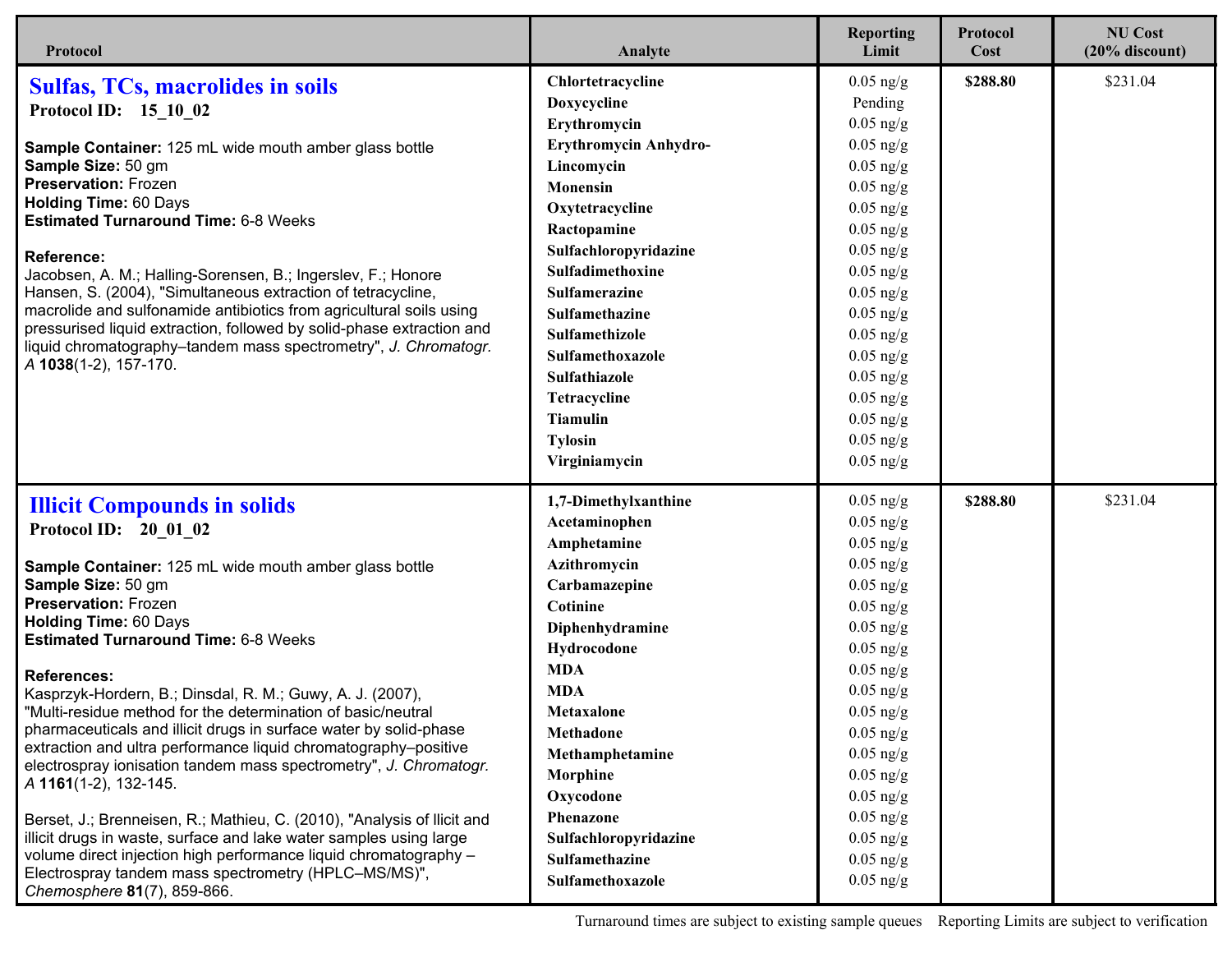| Protocol                                                                                                                                                                                                                                                                                                                                                                                                                                                                                                                           | Analyte                                                                                                                                                                                                                                                                                                                                                                                                                  | <b>Reporting</b><br>Limit                                                                                                                                                                                                                                                                          | Protocol<br>Cost | <b>NU Cost</b><br>$(20%$ discount) |
|------------------------------------------------------------------------------------------------------------------------------------------------------------------------------------------------------------------------------------------------------------------------------------------------------------------------------------------------------------------------------------------------------------------------------------------------------------------------------------------------------------------------------------|--------------------------------------------------------------------------------------------------------------------------------------------------------------------------------------------------------------------------------------------------------------------------------------------------------------------------------------------------------------------------------------------------------------------------|----------------------------------------------------------------------------------------------------------------------------------------------------------------------------------------------------------------------------------------------------------------------------------------------------|------------------|------------------------------------|
|                                                                                                                                                                                                                                                                                                                                                                                                                                                                                                                                    | Temazepam<br>Thiabendazole<br>Trimethoprim                                                                                                                                                                                                                                                                                                                                                                               | $0.05$ ng/g<br>$0.05$ ng/g<br>$0.05$ ng/g                                                                                                                                                                                                                                                          |                  |                                    |
| Neonicotinoid/strobularin pesticides in soil<br>Protocol ID: 20 02 02<br>Sample Container: 125 mL wide mouth amber glass bottle<br>Sample Size: 50 gm<br><b>Preservation: Frozen</b><br><b>Holding Time: 60 Days</b><br><b>Estimated Turnaround Time: 6-8 Weeks</b><br><b>Reference:</b><br>Magalhaes, L. C.; Hunt, T. E.; Siegfried, B. D. (2009), "Efficacy of<br>Neonicotinoid Seed Treatments to Reduce Soybean Aphid<br>Populations Under Field and Controlled Conditions in Nebraska", J.<br>Econ. Entomol. 102(1), 187-195. | 6-chloronicotinic acid<br>6-chloronicotinic aldehyde<br>6-chloro-N-methylnicotinamide<br>Acetamiprid<br>Azoxystrobin<br>Clothianidin<br><b>Dimethoate</b><br>Dinotefuran<br>Imidacloprid<br>Imidacloprid desnitro<br><b>Imidacloprid Olefin</b><br>Imidacloprid urea<br>Indoxacarb<br>Metalaxyl<br>Picoxystrobin<br>Pyraclostrobin<br>Sulfoxaflor<br>Thiacloprid<br>Thiamethoxam<br>Thiamethoxam urea<br>Trifloxystrobin | Pending<br>$0.05$ ng/g<br>$0.02$ ng/g<br>$0.05$ ng/g<br>$0.2$ ng/g<br>$0.05$ ng/g<br>$0.05$ ng/g<br>$0.05$ ng/g<br>$0.05$ ng/g<br>Pending<br>Pending<br>Pending<br>$0.1$ ng/g<br>$0.05$ ng/g<br>$0.05$ ng/g<br>$0.05$ ng/g<br>$0.5$ ng/g<br>$0.05$ ng/g<br>$0.05$ ng/g<br>$0.5$ ng/g<br>$0.1$ ng/g | \$288.80         | \$231.04                           |
| <b>Perfluoronated acids (PFAS) in solids</b><br>Protocol ID: 20 08 02<br>Sample Container: Passive sampler (POCIS)<br><b>Sample Size: Pending</b><br>Preservation: Cool, < 6°C<br><b>Holding Time: 60 Days</b><br><b>Estimated Turnaround Time: 6-8 Weeks</b>                                                                                                                                                                                                                                                                      | 11Cl-PF3OUdS<br>9Cl-PF3ONS<br><b>ADONA</b><br><b>HFPO-DA</b><br><b>NEtFOSAA</b><br><b>NMeFOSAA</b><br><b>PFBS</b><br><b>PFDA</b><br><b>PFDoA</b><br><b>PFHpA</b><br><b>PFHxA</b><br><b>PFHxS</b><br><b>PFNA</b><br><b>PFOA</b>                                                                                                                                                                                           | Pending<br>Pending<br>Pending<br>Pending<br>Pending<br>Pending<br>Pending<br>Pending<br>Pending<br>Pending<br>Pending<br>Pending<br>Pending<br>Pending                                                                                                                                             | \$288.80         | \$231.04                           |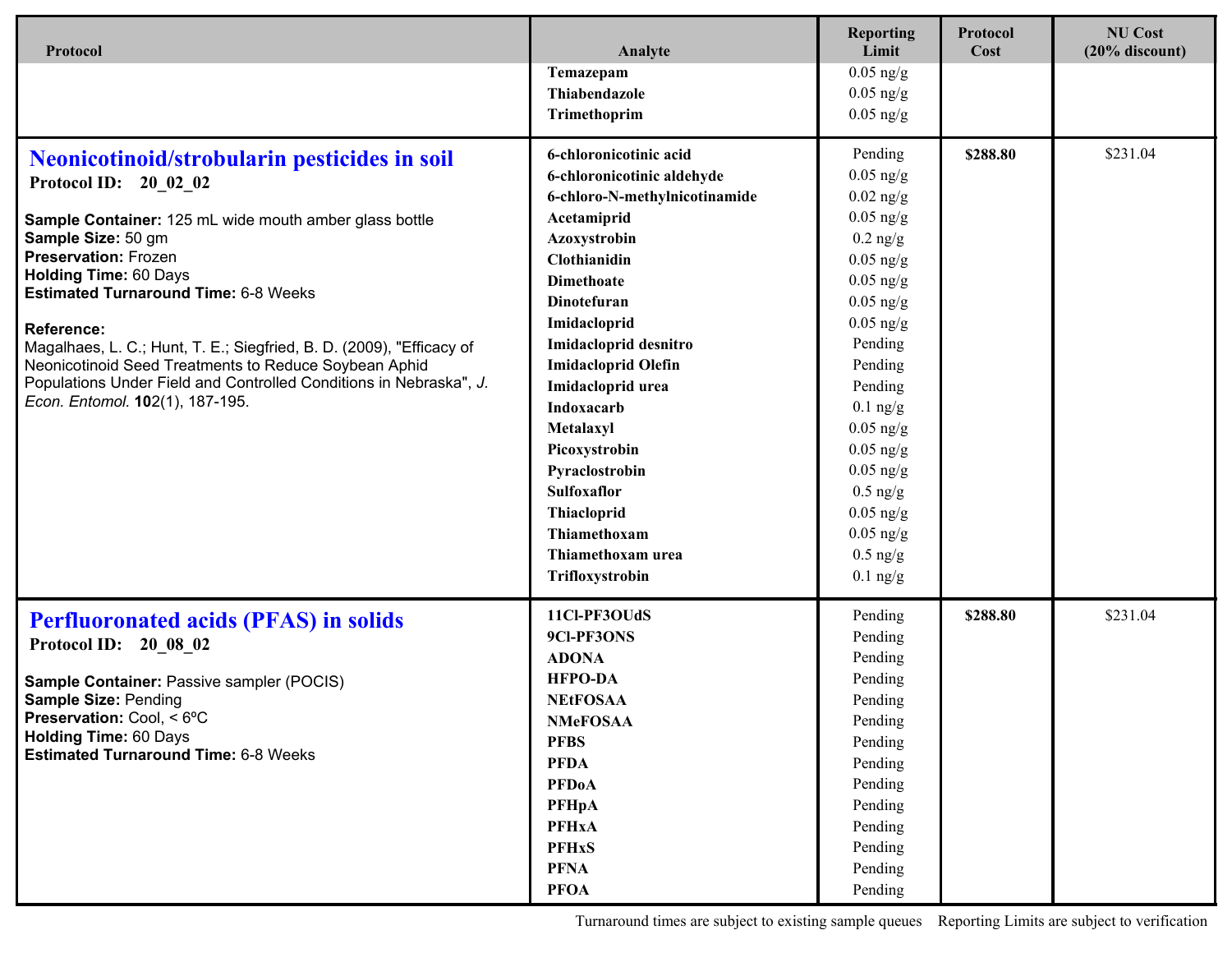| Protocol                                                        | Analyte              | <b>Reporting</b><br>Limit | Protocol<br>Cost | <b>NU Cost</b><br>$(20%$ discount) |
|-----------------------------------------------------------------|----------------------|---------------------------|------------------|------------------------------------|
|                                                                 | <b>PFOS</b>          | Pending                   |                  |                                    |
|                                                                 | <b>PFTA</b>          | Pending                   |                  |                                    |
|                                                                 | <b>PFTrDA</b>        | Pending                   |                  |                                    |
|                                                                 | <b>PFUnA</b>         | Pending                   |                  |                                    |
|                                                                 |                      |                           |                  |                                    |
| <b>EPA 1694 Group 1 in solids (human usage)</b>                 | 1,7-Dimethylxanthine | $26 \text{ ng/g}$         | \$288.80         | \$231.04                           |
| Protocol ID: 20 11 02                                           | Acetaminophen        | $3$ ng/g                  |                  |                                    |
|                                                                 | Ampicillin           | $3$ ng/g                  |                  |                                    |
| <b>Sample Container: Pending</b>                                | Azithromycin         | $3$ ng/g                  |                  |                                    |
| <b>Sample Size: Pending</b>                                     | Caffeine             | 53 ng/g                   |                  |                                    |
| <b>Preservation: Frozen</b><br><b>Holding Time: 60 Days</b>     | Carbamazepine        | $2$ ng/g                  |                  |                                    |
| <b>Estimated Turnaround Time: 6-8 Weeks</b>                     | Cefotaxime           | $76 \text{ ng/g}$         |                  |                                    |
|                                                                 | Ciprofloxacin        | $4$ ng/g                  |                  |                                    |
| <b>Reference:</b>                                               | Clarithromycin       | $1$ ng/g                  |                  |                                    |
| (2007), "EPA 1694 Pharmaceuticals and Personal Care Products in | Clinafloxacin        | $8 \text{ ng/g}$          |                  |                                    |
| Water, Soil, Sediment, and Biosolids by HPLC/MS/MS".            | Codeine              | $8 \text{ ng/g}$          |                  |                                    |
|                                                                 | Cotinine             | $1$ ng/g                  |                  |                                    |
|                                                                 | Danofloxacin         | $2$ ng/g                  |                  |                                    |
|                                                                 | Dehydronifedipine    | $3$ ng/g                  |                  |                                    |
|                                                                 | Digoxigenin          | $2$ ng/g                  |                  |                                    |
|                                                                 | Digoxin              | $58$ ng/g                 |                  |                                    |
|                                                                 | <b>Diltiazem</b>     | $20$ ng/g                 |                  |                                    |
|                                                                 | Diphenhydramine      | $2$ ng/g                  |                  |                                    |
|                                                                 | Enrofloxacin         | $3$ ng/g                  |                  |                                    |
|                                                                 | Erythromycin         | $2$ ng/g                  |                  |                                    |
|                                                                 | Flumequine           | $3$ ng/g                  |                  |                                    |
|                                                                 | <b>Fluoxetine</b>    | $4$ ng/g                  |                  |                                    |
|                                                                 | Lincomycin           | $2$ ng/g                  |                  |                                    |
|                                                                 | Lomefloxacin         | $1$ ng/g                  |                  |                                    |
|                                                                 | Miconazole           | $1$ ng/g                  |                  |                                    |
|                                                                 | Norfloxacin          | $4$ ng/g                  |                  |                                    |
|                                                                 | Norgestimate         | $2 \text{ ng/g}$          |                  |                                    |
|                                                                 | Ofloxacin            | $2$ ng/g                  |                  |                                    |
|                                                                 | Ormetoprim           | $4$ ng/g                  |                  |                                    |
|                                                                 | Oxacillin            | $14 \text{ ng/g}$         |                  |                                    |
|                                                                 | <b>Penicillin G</b>  | $14 \text{ ng/g}$         |                  |                                    |
|                                                                 | <b>Penicillin V</b>  | $27$ ng/g                 |                  |                                    |
|                                                                 | <b>Penillic Acid</b> | $7 \n  ng/g$              |                  |                                    |
|                                                                 | Phenazone            | $7 \text{ ng/g}$          |                  |                                    |
|                                                                 |                      |                           |                  |                                    |

Turnaround times are subject to existing sample queues Reporting Limits are subject to verification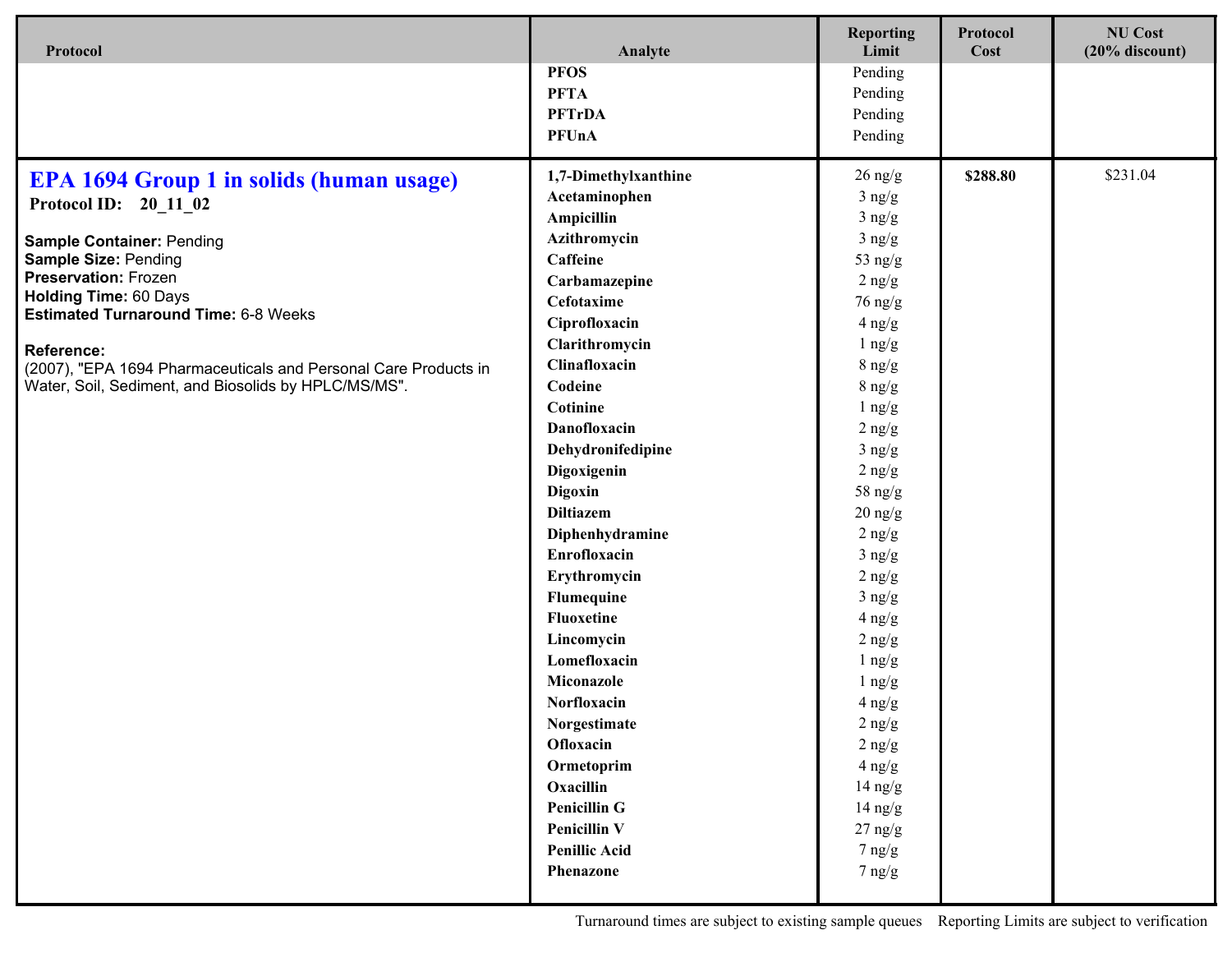| Protocol                                                                                                                | Analyte              | <b>Reporting</b><br>Limit | Protocol<br>Cost | <b>NU Cost</b><br>$(20\%$ discount) |
|-------------------------------------------------------------------------------------------------------------------------|----------------------|---------------------------|------------------|-------------------------------------|
|                                                                                                                         | Roxithromycin        | $18 \text{ ng/g}$         |                  |                                     |
|                                                                                                                         | Sarafloxacin         | $2$ ng/g                  |                  |                                     |
|                                                                                                                         | <b>Sucralose</b>     | $17 \text{ ng/g}$         |                  |                                     |
|                                                                                                                         | Sulfachlorpyridazine | $5$ ng/g                  |                  |                                     |
|                                                                                                                         | Sulfadiazine         | $8 \text{ ng/g}$          |                  |                                     |
|                                                                                                                         | Sulfadimethoxine     | $6$ ng/g                  |                  |                                     |
|                                                                                                                         | <b>Sulfamerazine</b> | $8 \text{ ng/g}$          |                  |                                     |
|                                                                                                                         | Sulfamethazine       | $3$ ng/g                  |                  |                                     |
|                                                                                                                         | Sulfamethiazole      | $4$ ng/g                  |                  |                                     |
|                                                                                                                         | Sulfamethoxazole     | $2$ ng/g                  |                  |                                     |
|                                                                                                                         | Sulfanilamide        | $19$ ng/g                 |                  |                                     |
|                                                                                                                         | Sulfathiazole        | $8 \text{ ng/g}$          |                  |                                     |
|                                                                                                                         | Thiabendazole        | $2$ ng/g                  |                  |                                     |
|                                                                                                                         | Trimethoprim         | $4$ ng/g                  |                  |                                     |
| <b>EPA 1694 Group 1 in solids (vet usage)</b>                                                                           | Ampicillin           | Pending                   | \$283.50         | \$226.80                            |
| Protocol ID: 20_21_02                                                                                                   | Azithromycin         | Pending                   |                  |                                     |
|                                                                                                                         | Carbadox             | Pending                   |                  |                                     |
| <b>Sample Container: Pending</b>                                                                                        | Cefotaxime           | Pending                   |                  |                                     |
| <b>Sample Size: Pending</b>                                                                                             | Ceftiofur            | Pending                   |                  |                                     |
| <b>Preservation: Frozen</b><br><b>Holding Time: 60 Days</b><br><b>Estimated Turnaround Time: 6-8 Weeks</b>              | Ciprofloxacin        | Pending                   |                  |                                     |
|                                                                                                                         | Clarithromycin       | Pending                   |                  |                                     |
|                                                                                                                         | Cloxcillin           | Pending                   |                  |                                     |
| <b>Reference:</b>                                                                                                       | Danofloxacin         | Pending                   |                  |                                     |
| (2007), "EPA 1694 Pharmaceuticals and Personal Care Products in<br>Water, Soil, Sediment, and Biosolids by HPLC/MS/MS". | <b>DCCD</b>          | Pending                   |                  |                                     |
|                                                                                                                         | Erythromycin         | Pending                   |                  |                                     |
|                                                                                                                         | Florfenicol          | Pending                   |                  |                                     |
|                                                                                                                         | Lincomycin           | Pending                   |                  |                                     |
|                                                                                                                         | Monensin             | Pending                   |                  |                                     |
|                                                                                                                         | Novobiocin           | Pending                   |                  |                                     |
|                                                                                                                         | Ormetoprim           | Pending                   |                  |                                     |
|                                                                                                                         | Oxacillin            | Pending                   |                  |                                     |
|                                                                                                                         | Oxolinic acid        | Pending                   |                  |                                     |
|                                                                                                                         | <b>Penicillin G</b>  | Pending                   |                  |                                     |
|                                                                                                                         | <b>Penicillin V</b>  | Pending                   |                  |                                     |
|                                                                                                                         | <b>Penillic Acid</b> | Pending                   |                  |                                     |
|                                                                                                                         | Roxithromycin        | Pending                   |                  |                                     |
|                                                                                                                         | Sulfachlorpyridazine | Pending                   |                  |                                     |
|                                                                                                                         | Sulfadiazine         | Pending                   |                  |                                     |
|                                                                                                                         |                      |                           |                  |                                     |